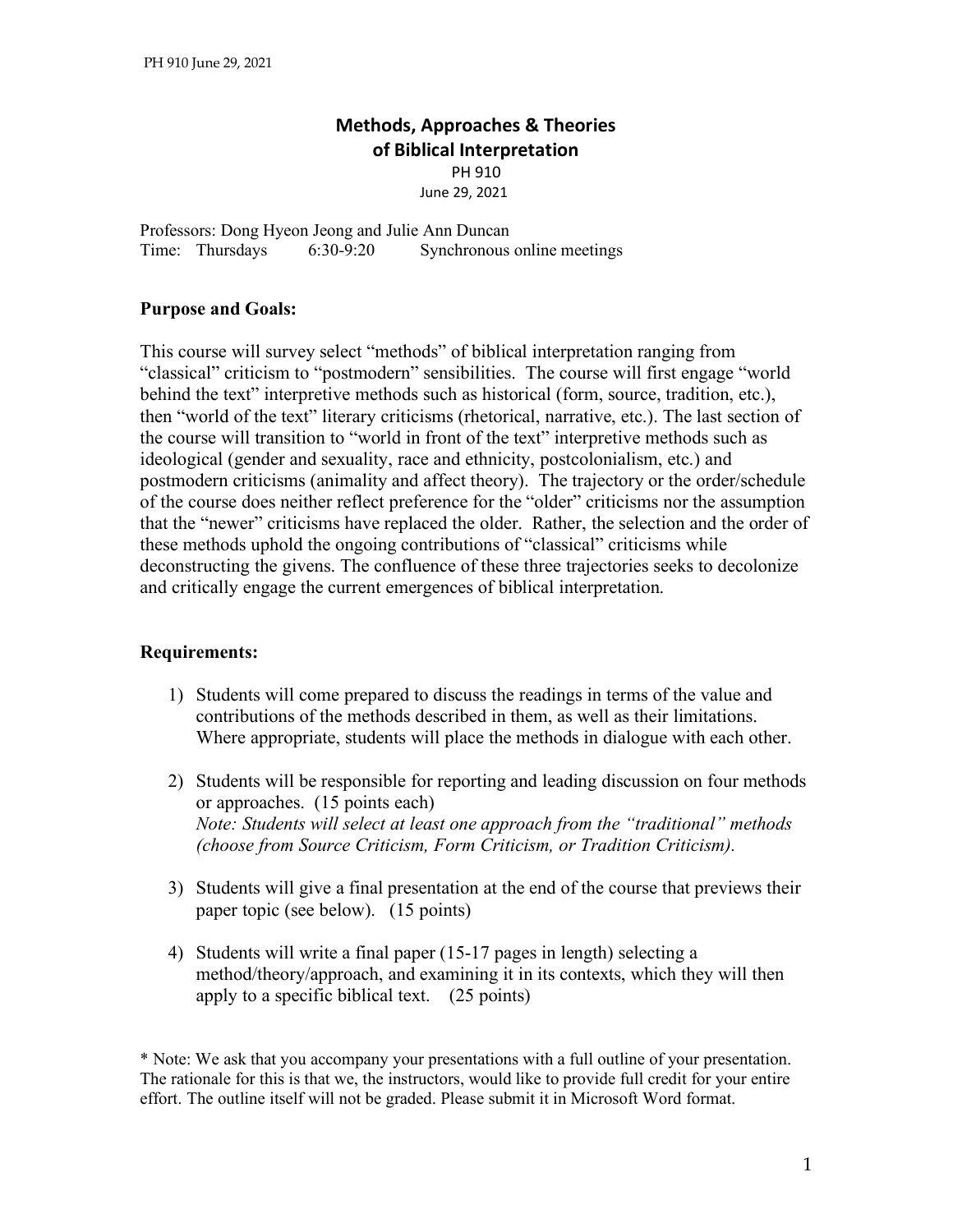# **Required Books:**

- S. McKenzie and J. Haynes (eds). *To Each Its Own Meaning: An Introduction To Biblical Criticisms and Their Application*. Revised and Expanded. (Louisville, Westminster John Knox, 1999.
- S. McKenzie and J. Kaltner (eds). *New Meanings for Ancient Texts: Recent Approaches to Biblical Criticism and Their Applications.* Louisville Westminster/John Knox, 2013.

## **Supplementary:**

Richard N. Soulen and R. Kendall Soulen, *Handbook of Biblical Criticism*. Fourth Edition. Revised and Expanded. Louisville; Westminster John Knox, 2011.

## **Recommended for future reference:**

- Joel LeMon J. and K. Richards (eds.). *Method Matters: Essays on the Interpretation of the Hebrew Bible in Honor of David L. Petersen*. Atlanta: Society of Biblical Literature, 2009.
- Andrew McGowan and Kent Richards (eds). *Method and Meaning: Essays on New Testament Interpretation in Honor of Harold W. Attridge*. Atlanta: Society of Biblical Literature, 2011.
- K. Jason Coker and Scott S. Elliot (eds.). *Bible and Theory: Essays in Biblical Interpretation in Honor of Stephen D. Moore*. Kindle edition. New York: Fortress Press, 2020.

#### **Additional Resources:**

Adam, A.K.M., ed. *Handbook of Postmodern Biblical Interpretation.* St. Louis: Chalice Press, 2000.

\_\_\_\_\_\_. *Postmodern Interpretations of the Bible: A Reader*. St. Louis: Chalice, 2001.

- Baden, Joel. *The Composition of the Pentateuch: Renewing the Documentary Hypothesis*. New Haven: Yale University, 2012.
- Bailey, Randall and Tat-siong "Benny" Liew and Fernando Segovia, eds. *They Were All Together in One Place? Toward Minority Biblical Criticism*. Atlanta: Society of Biblical Literature, 2009.

Barton, John. *Reading the Old Testament: Method in Biblical Study*. Revised and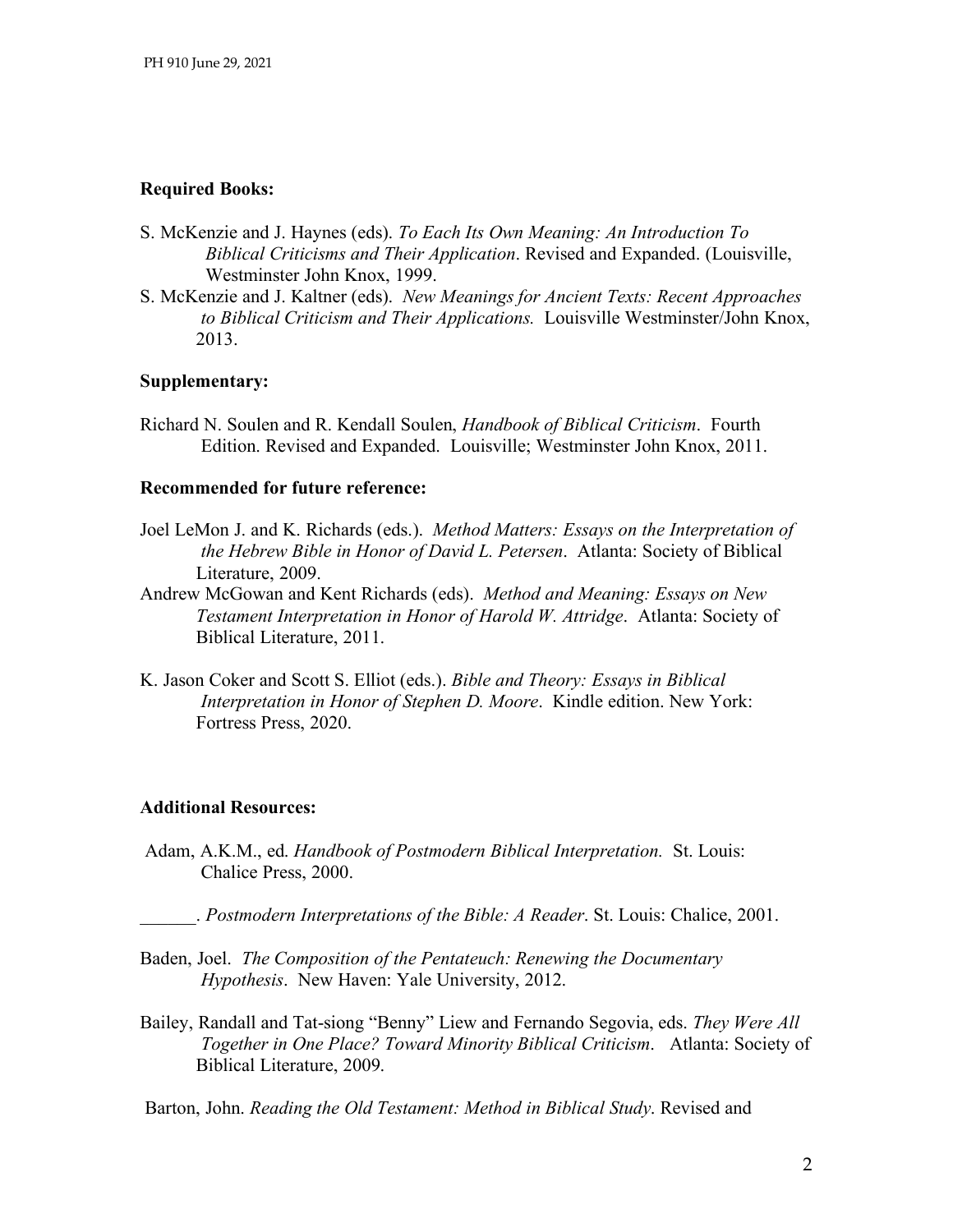$\overline{a}$ 

Enlarged. Louisville; Westminster John Knox, 1996.

- Black, Fiona C. and Jennifer L. Koosed, eds. *Reading with Feeling: Affect Theory and the Bible*. Semeia Series; Atlanta: SBL Press, 2019.
- Blount, Brian K. *Then the Whisper Put on Flesh: New Testament Ethics in an African American Context*. Nashville, Abingdon, 2003.
- Botto, Alejandro and Pablo Andinach, eds. *The Bible and the Hermeneutics of Liberation*. Atlanta: Society of Biblical Literature, 2009.
- Byron, Gay and Vanessa Lovelace, eds. *Womanist Interpretations of the Bible*: *Expanding the Discourse*. Atlanta: SBL Press, 2016.
- Collins, John. *The Bible after Babel: Historical Criticism in a Postmodern Age.* Grand Rapids: Eerdmans, 2005.
- Day, Linda and Carolyn Pressler, eds. *Engaging the Bible in a Gendered World*. Louisville: Westminster John Knox, 2006.
- Gorman, Michael, ed. *Scripture and Its Interpretation. A Global, Ecumenical Introduction to the Bible*. Grand Rapids: Baker, 2017.
- Green, Joel, ed. *Hearing the New Testament. Strategies for Interpretation*. Grand Rapids: Eerdmans, 1995.

\_\_\_\_\_\_\_. *Hearing the New Testament. Strategies for Interpretation*. Second Edition. Grand Rapids: Eerdmans, 2010.<sup>1</sup>

- Guest, Deryn, Robert Goss, and Mona West, eds. *The Queer Bible Commentary*. London: SCM Press, 2015.
- Junior, Nyasha. *An Introduction to Womanist Biblical Interpretation*. Louisville: Westminster, 2015.
- Koosed, Jennifer L. *The Bible and Posthumanism*. Semeia Series. Atlanta: SBL Press, 2014.
- Scholz, Susanne and Pablo R. Andiñach, eds. *La Violencia and the Hebrew Bible: The Politics and Histories of Biblical Hermeneutics on the American Continent*. Atlanta: SBL Press, 2016.
- Lozado, Francisco and Greg Carey, eds. *Soundings in Cultural Criticism: Perspectives And Methods in Culture, Power, and Identity in the New Testament.* Minneapolis: Fortress Press, 2013.

 $1$  Notice: no women authors in this new edition; Sandra Schneider's excellent article on Feminist Hermeneutics has been cut.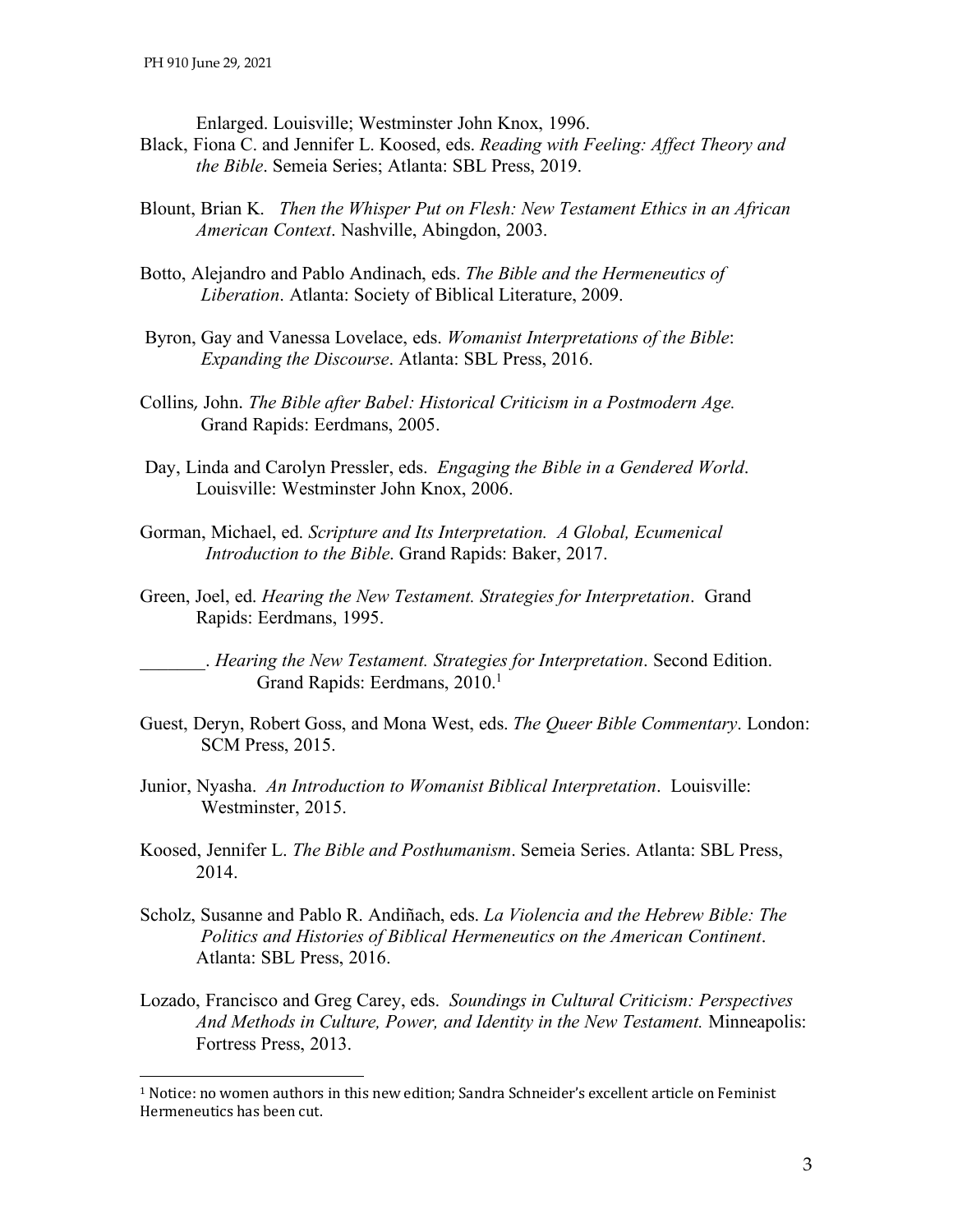- McCaulley, Esau. *Reading While Black: African American Biblical Interpretation as an Exercise in Hope*. Downer's Grove: IVP Academic, 2020.
- Pardes, Ilana. *Countertraditions in the Bible. A Feminist Approach*. Cambridge: Harvard University, 1992.
- Schüssler Fiorenza, Elisabeth. *The Power of the Word: Scripture and the Rhetoric of the Empire*. Minneapolis: Fortress Press, 2007.
- Schwartz, Regina and Castelli, Elizabeth, eds. *The Postmodern Bible: The Bible and the Culture Collective*. New Haven: Yale, 1995.
- Smith, Mitzi J. ed. *I Found God in Me: A Womanist Biblical Hermeneutics Reader*. Eugene: Cascade Books, 2015.

\_\_\_\_\_\_\_\_. *Insights from African American Interpretation*. Minneapolis: Fortress Press, 2017.

- Sugirtharajah, R.S., ed. *Voices from the Margin: Interpreting the Bible in the Third World*. Twenty-Fifth Anniversary Edition. Maryknoll: Orbis, 2016.
- Segovia, Fernando and Mary Tolbert, eds. *Reading From This Place. Vol. 1: Social Location and Biblical Interpretation in the United States.* Minneapolis: Fortress Press, 1995.
- Yee, Gale, ed. *Judges and Method: New Approaches In Biblical Studies*. Second Edition. Minneapolis: Fortress Press, 2007.

# **Schedule**

#### **Thu 9/9 Historical Criticism**

 John Collins 2005 (1-25); Martti Nissinen, "Reflections on the 'Historical Critical' Method: Historical Criticism and Critical Historicism," (479-496) in Joel LeMon 2009.

Further Reading:

- Clines, David. "Historical Criticism: Are Its Days Numbered?" *Teologinen Aikakauskirja* 114 (2009).
- Dobbs-Allsopp, F.W. "Rethinking Historical Criticism." *Biblical Interpretation* 7(1999): 235-271.
- Levenson, Jon. *The Hebrew Bible, The Old Testament, and Historical Criticism*. Louisville: Westminster, 1993.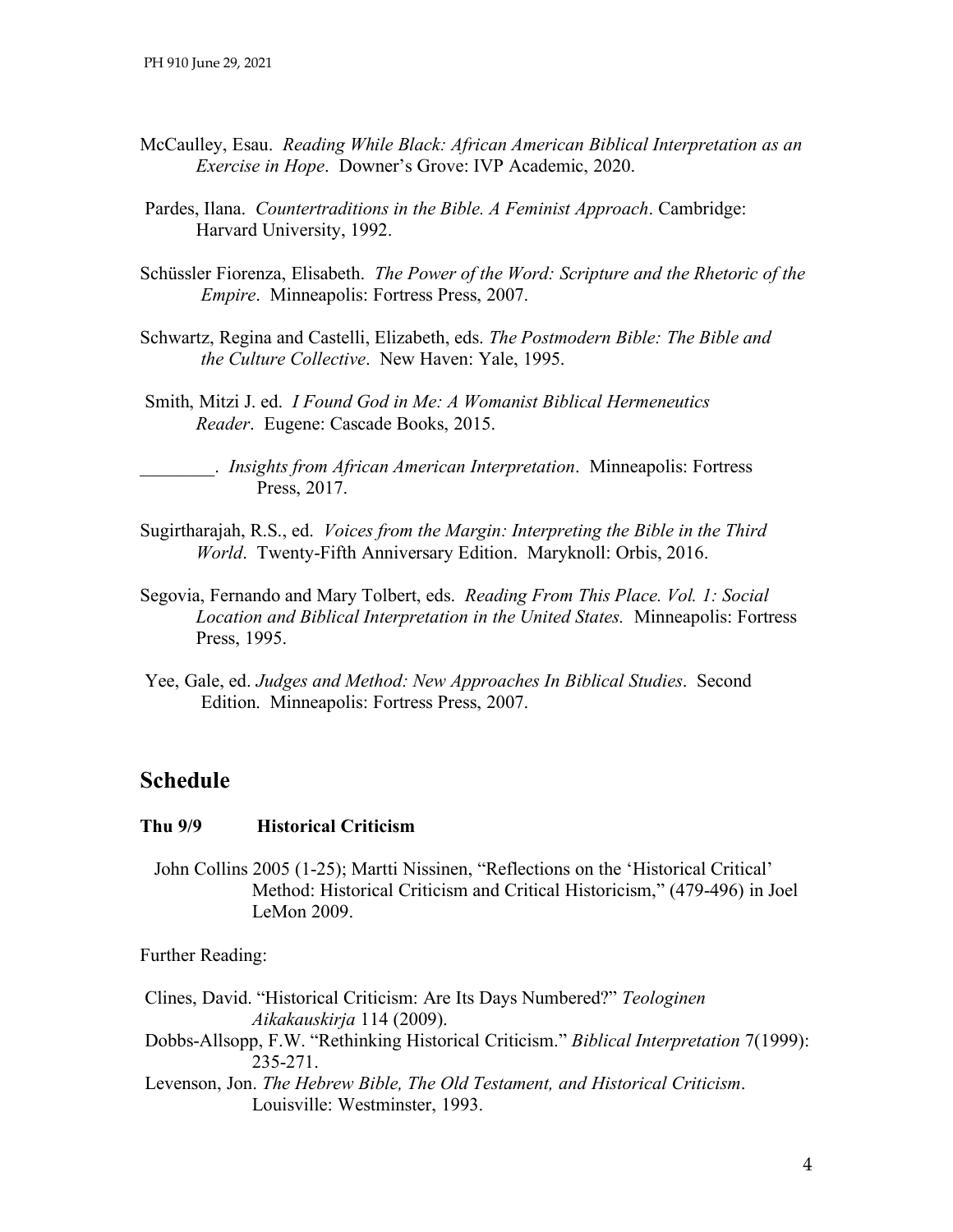## **Thu 9/16 Source Criticism**

McKenzie/Haynes 1999 (Pauline Viviano, 35-57). Joel Baden, *Composition of Pentateuch* 2012 (13-33). McGowan and Richards 2011 (Mark Goodacre, "The Synoptic Problem,"177-192).

#### Further Reading: <sup>2</sup>

Dozeman, Thomas and K. Schmid, eds. *A Farewell To the Yahwist? The Composition of the Pentateuch in Recent European Interpretation*. Atlanta: SBL, 2006. Ska, Jean-Louis. *Introduction to Reading the Pentateuch*. Winona Lake: Eisenbrauns, 2006. McGowan and Richards 2011 (Joseph Tyson, "Source Criticism of Acts" 41-56).

**Form Criticism** (also known as: Genre Criticism)

Soulen and Soulen 2011 ("Form Criticism") 68-71. John Barton 1996 (30-44). James Bailey, "Genre Analysis" (140-165) in Joel Green 2010.

#### *Form Criticism and the Psalms*:

Lester, G. Brooke. "Psalms of Lament." Bible Odyssey.org.

Mondolfo, Carleen. "Language of Lament in the Psalms." *The Oxford Handbook of the Psalms*, edited by William P. Brown. Oxford University Press, 2014. Available on course site.

Mays, James. *The Psalms*. Interpretation Commentary. Louisville: John Knox, 1994. See pp. 19-26 ("Types of Psalms"). Available on course site.

Further Reading:

l

- Niditch, Susan. *Oral World and Written Word: Ancient Israelite Literature*. Louisville: John Knox, 1996.
- Bultmann, Rudolf. *History of the Synoptic Tradition*. Translated by John Marsh. Oxford: Basil Blackwell, 1963.

Sweeney, Marvin and Ehud Ben Zvi, eds. *The Changing Face of Form Criticism for the*

<sup>&</sup>lt;sup>2</sup> See further resources listed in Joel LeMon and Kent Harold Richards, Method Matters.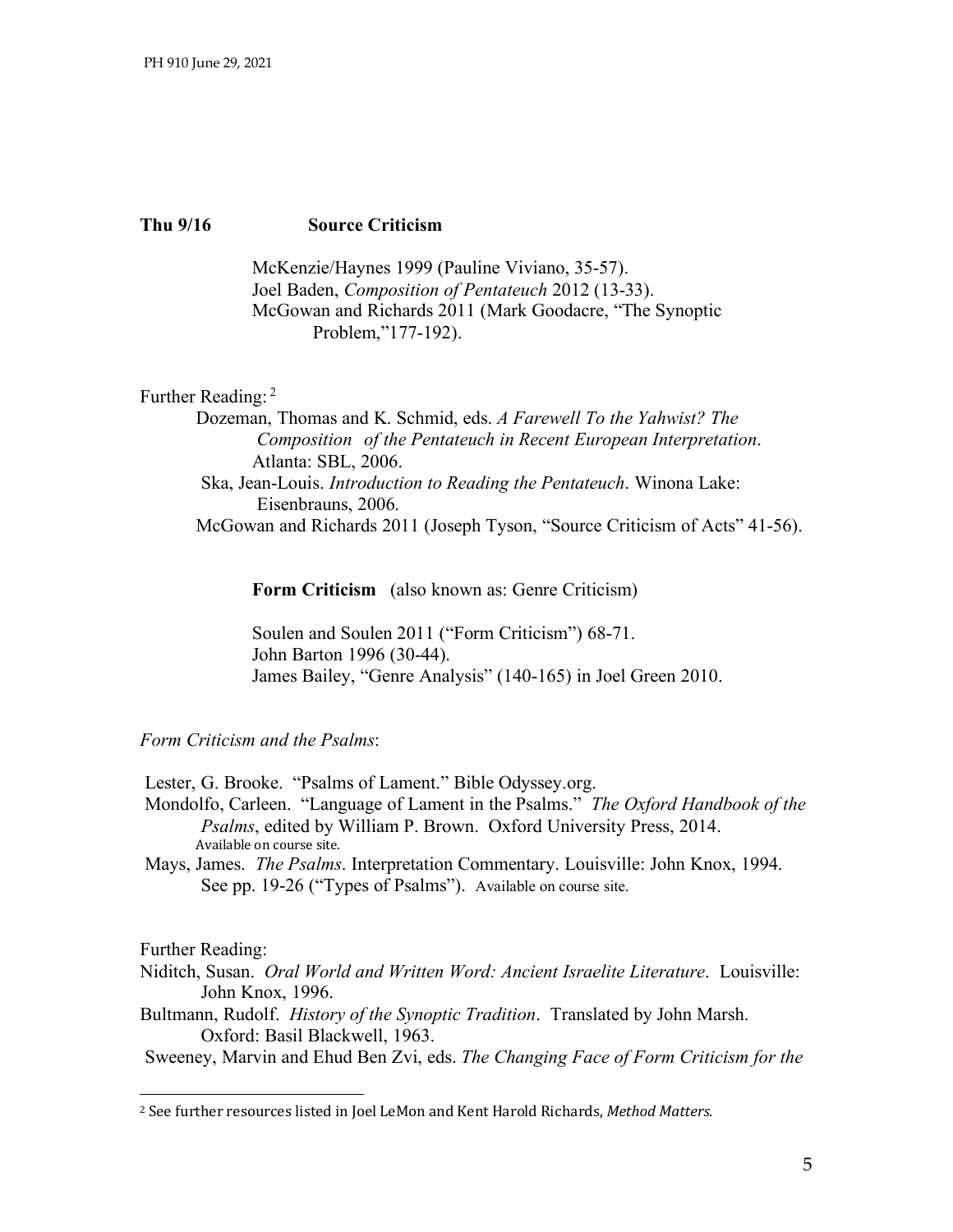*Twenty-First Century*. Grand Rapids: Eerdmans, 2003.

## **Thu 9/23**

**Tradition Criticism** (or: "Tradition-Historical Criticism):

McKenzie/Haynes (Robert Di Vito, 90-104).<sup>3</sup> Joel LeMon 2009 (Douglas Knight, "Tradition-Historical Critical Development of the Covenant Code," read pages 97 up to 106.4

Further Reading:

Knight, Douglas. *Rediscovering the Traditions of Israel*. Third Edition. Leiden: Brill, 2006.

Niditch, Susan. *Oral World and Written Word: Ancient Israelite Literature*. Westminister: John Knox, 1996.

Noth, Martin. *A History of Pentateuchal Traditions*. Translated by Bernard Anderson. Chico: Scholars Press,1981.

Martyn, Louis J. The Gospel of John in Christian History. New York: Paulist, 1978

# **Redaction Criticism**

Thomas Romer, "Redaction Criticism: I Kings 8 and the Deuteronomists" (63-73, *esp. 63-69* and 72-73), in Joel LeMon 2009. McKenzie/Haynes 1999 (Gail Streete), 105-21.

# Further Reading:

 $\overline{a}$ 

Cross, F.M. "The Themes of the Book of Kings and the Structure of the Deuteronomistic History." In *Canaanite Myth and Hebrew Epic.* Cambridge:Harvard Press, 1973.

Conzelman, Hans**.** *The Theology of St. Luk*e. Translated by Geoffrey Buswell. New York: Harper &Row, 1961.

Perrin, Norman. *What is Redaction Criticism?* London: SPCK, 1970.

Van Seters, John. *The Edited Bible: The Curious History of the 'Editor' in Biblical Criticism*. Penn State Press, 2006 (1-59).

<sup>&</sup>lt;sup>3</sup> Robert DeVito's concrete illustration of the approach works well.

 $4$  Douglas Knight does a particularly fine job of contextualizing the method, so read his general discussion.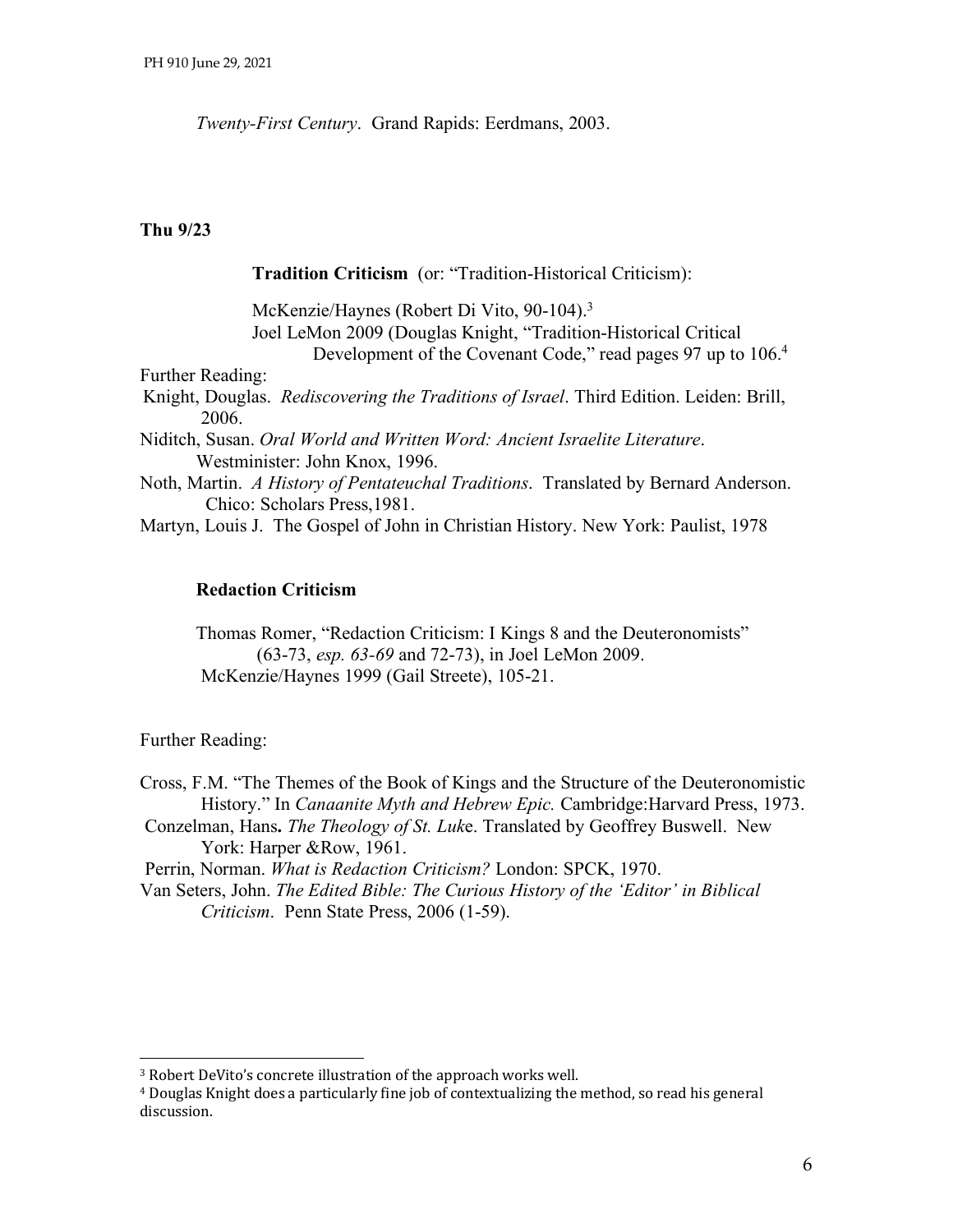## **Thu 9/30 Rhetorical Criticism**

Soulen and Soulen 2011(183-184). "Rhetorical Criticism," by Clifton Black, in Green 2010 (166-187). Phyllis Trible, "Clues in a Text" (with special attention to pp. 8-23 -"The Methodological Clue"), in *God and the Rhetoric of Sexuality*. Philadelphia: Fortress Press, 1978.

Further Reading:

Muilenberg, James. "Form Criticism and Beyond," *JBL* 88 (1969):1-18. Trible, Phyllis. *Rhetorical Criticism: Context Method and the Book of Jonah*. Minneapolis: Augsburg, 1994.

Kennedy, George. *A New History of Classical Rhetoric*. Princeton: Princeton University, 1994.

#### **Structural Criticism**

McKenzie Haynes, 1999 (Daniel Patte,183-200). Soulen and Soulen 2011 (201-203).

Further Reading:

Yee 2007 (David Jobling, "The Text's World of Meaning" 91-118). Schwartz 1995 ("Structuralist and Narratological Criticism, 70-118). Barthes, Roland. "Introduction to the Structuralist Analysis of Narratives." In *The Semiotic Challenge,* 95-135. Translated by R. Howard. New York: Hill and Wang, 1988.

## **Thu Oct 7**

 $\overline{a}$ 

## **Narrative Criticism**

Soulen and Soulen 2011 (134-136). McGowan and Richards 2011 (David Rhoads, 107-124). McKenzie Haynes 1999 (David Gunn 201-212 and 226-229).<sup>5</sup>

\*Note: For a succinct description of the method in its narrower formalist expression read Richard Bowman, Pp. 17-21 (in Gale Yee, 2007). Available on course site.

 $5$  We are not including Gunn's textual illustration (213-225). Consult David Rhoads' reading of Mark 3 or Bowman's essay on Judges in Gale Yee's volume (2007), for better illustrations of the method.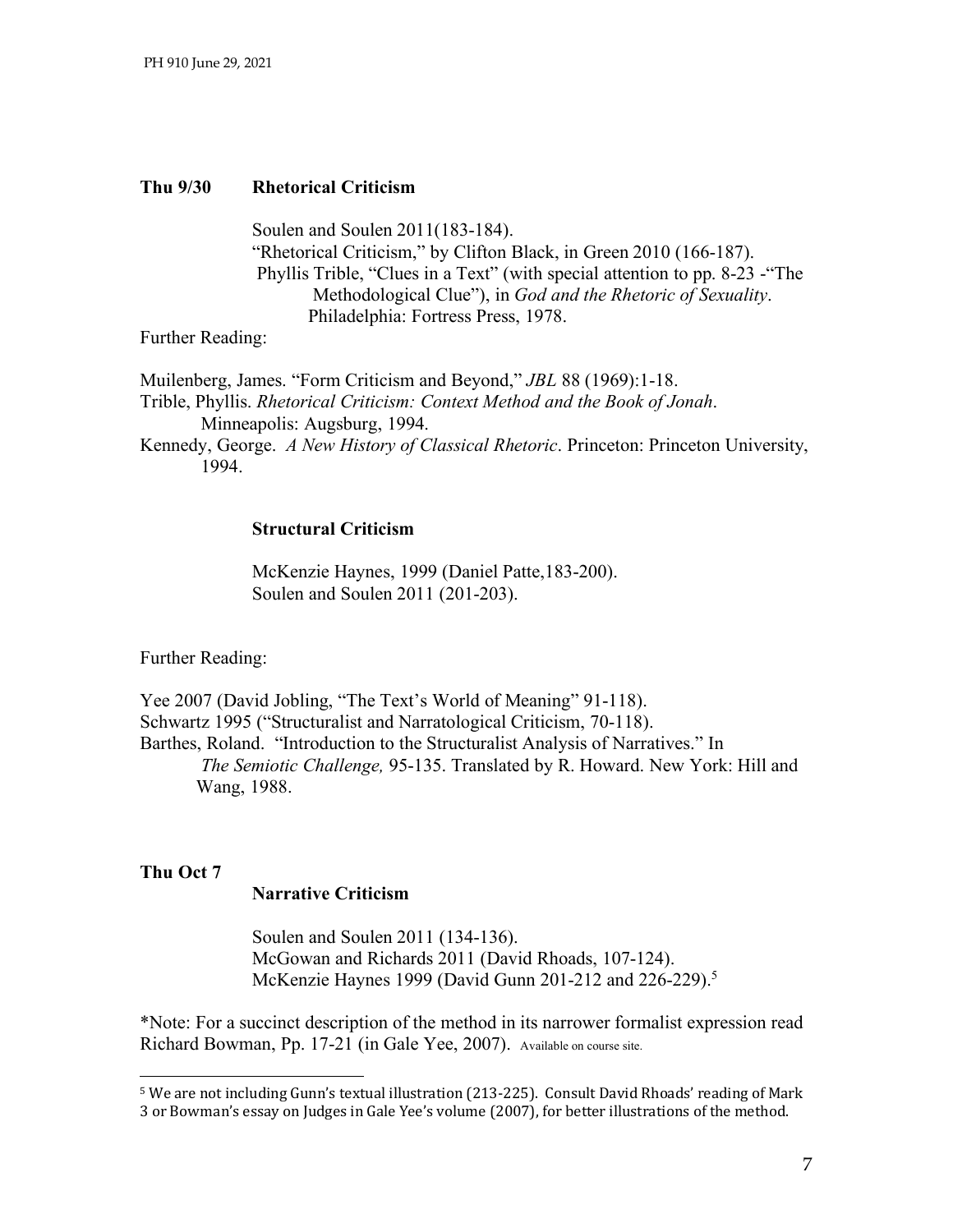#### Further Reading (Narrative Criticism):

Gale Yee 2007 (Richard Bowman, "Narrative Criticism of Judges: Human Purpose in Conflict with Divine Presence," 17-44).<sup>6</sup> Available on course site.

Rimmon-Kenan, Shlomith. *Narrative Fiction: Contemporary Poetics*. New York: Methuen, 1983.

Amit,Yair. *Reading Biblical Narratives: Literary Criticism and the Hebrew Bible*. Minneapolis: Fortress, 2001.

Fokkelman, J.P. *Reading Biblical Narrative: An Introductory Guide*. Louisville: Westminster John Knox, 1999.

Bak, Mieke. *Narratology, Introduction to Theory of Narrative*. Second Edition, 1997.

Scholes, Robert and R. Kellogg*. The Nature of Narrative*. London: Oxford University, 1966. (The secular precursor.)

## **Reader Response Criticism**

Soulen and Soulen 2011 (175-176).

Brian K. Blount, "Is the Joke on Us? Mark's Irony, Mark's God, and Mark's Ending." In *The Ending of Mark and the Ends of God*, edited by Beverly Gaventa and Patrick Miller, 15-30. Louisville: Westminster John Knox.

McKenzie Haynes 1999 (Edgar McKnight 230-248).

# **Thu Oct 14 Intertextuality** <sup>7</sup>

Kirsten Nielsen, *Ruth*. OTL series. Louisville: Westminster John Knox, 1997 (pp. 8-17). Review Ruth 4:7-18.

Timothy Beal, "Ideology and Intertextuality: Surplus of Meaning and Controlling the Means of Production." In *Reading Between Texts*: *Intertextuality and the Hebrew Bible*, edited by Dana Nolan Fewell, 27-36. Louisville: Westminster, 1992.

 Dana Nolan Fewell, "Introduction: Writing, Reading, and Relating." In *Reading Between Texts: Intertextuality and the Hebrew Bible*, edited by Dana Nolan Fewell, 11-20. Louisville: Westminster, 1992.

 <sup>6</sup> Bowman's initial pages provide a succinct description of Narrative Criticism in its more narrow (formalist) expression, as well as a summary of its advantages and limitations: pp. 17-20.

 $<sup>7</sup>$  You may find it useful to look through the Glossary of Terms (available on course site), in Dana</sup> Nolan Fewell, (ed.), *Reading Between Text*s (21-24).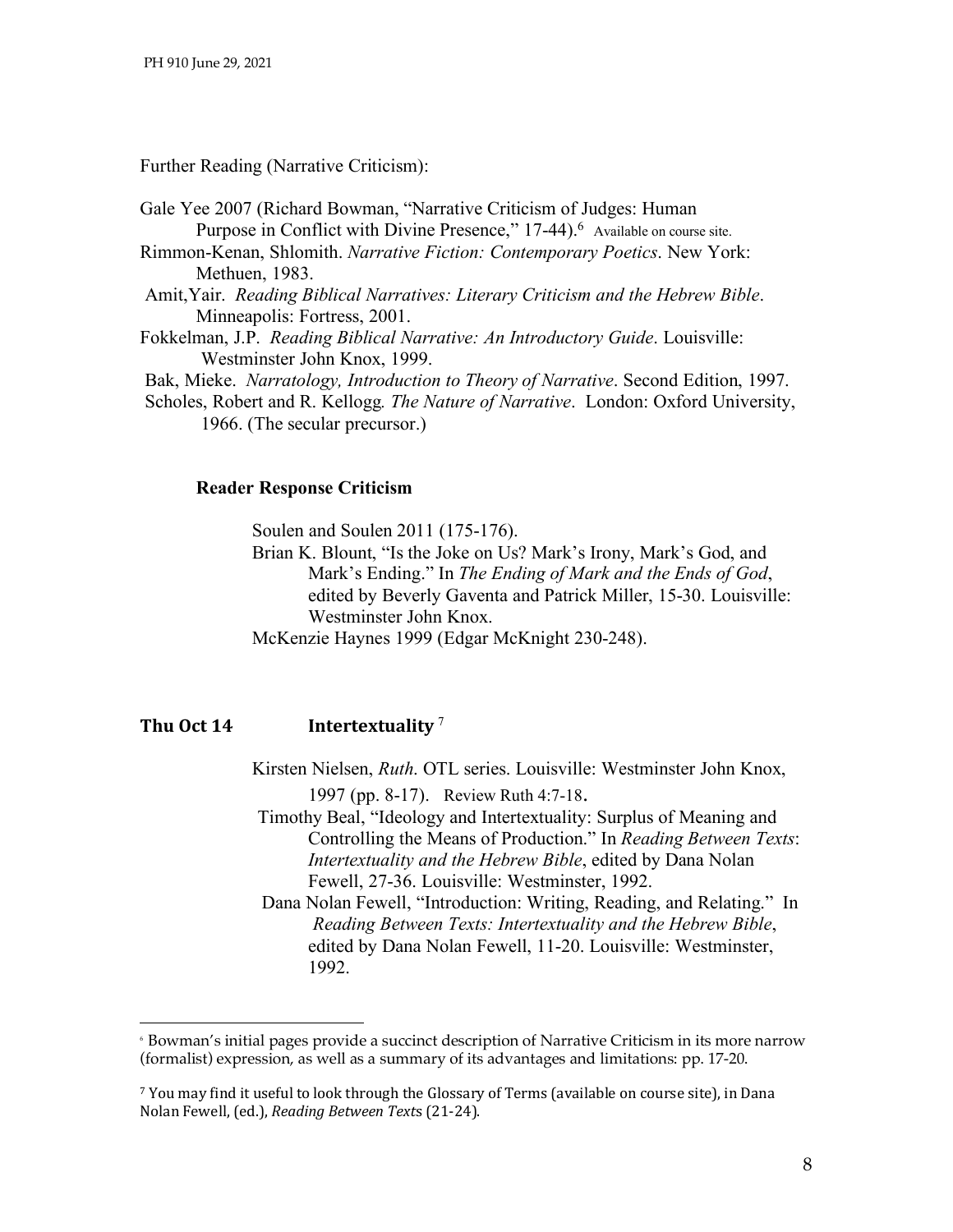#### Further Reading (Intertexuality):

- Fishbane, Michael. *Biblical Interpretation in Ancient Israel*. Oxford: Clarendon, 1985.
- Fewell Dana Nolan, ed. *Reading Between Texts*: *Intertextuality and the Hebrew Bible*. Louisville: Westminster, 1992.
- Pardes, Ilanes. *Countertraditions in the Hebrew Bible. A Feminist Approach*. Cambridge: Harvard University, 1992.
- Nielsen, Kirsten. "Intertextuality and Biblical Scholarship." *Scandinavian Journal of the Old Testament* 2 (1990): 89-95.

Adam, A.K. M. *Handbook of Postmodern Biblical Interpretation,* 2000 (Beal 128-130).

#### **Social Scientific Criticism**

Robert Wilson, "Reflections on Social-Scientific Criticism," in LeMon 2009 (505-518**)**.

## Further Reading: 8

- Barton, Stephen. "Historical Criticism and Social-Scientific Perspectives in New Testament Study," in Green 2010 (61-89).
- Esler, Philip F., ed. *Ancient Israel: The Old Testament in Its Social Context*. Minneapolis: Augsburg Fortress, 2006.
- Frick, Frank. "Norman Gottwald's *The Tribes of Yahweh* in the Context of 'Second-Wave' Social-Scientific Criticism." In *Tracking The Tribes of Yahweh: On the Trail of a Classic*, edited by Roland Boer. London: Continuum, 2002.
- Malina, Bruce J. and John Pilch. *Book of Acts*. Fortress Press, 2008. Carter, Charles and Carol Meyers, eds. *Community, Identity, and Ideology: Social Scientific Approaches to the Hebrew Bible*. Winona Lake: Eisenbrauns, 1996.
- Steinberg, Naomi. "Social-Scientific Criticism: Judges 9 and Issues of Kinship" in Yee 2007 (46-63).
- Stegemann, Wolfgang et al. *The Social Setting of Jesus and the Gospels.* Minneapolis: Fortress Press, 2002.

**Thu Oct 21 No Class – Reading Day** 

l

<sup>&</sup>lt;sup>8</sup> See "Further Reading" in Gale Yee 2007.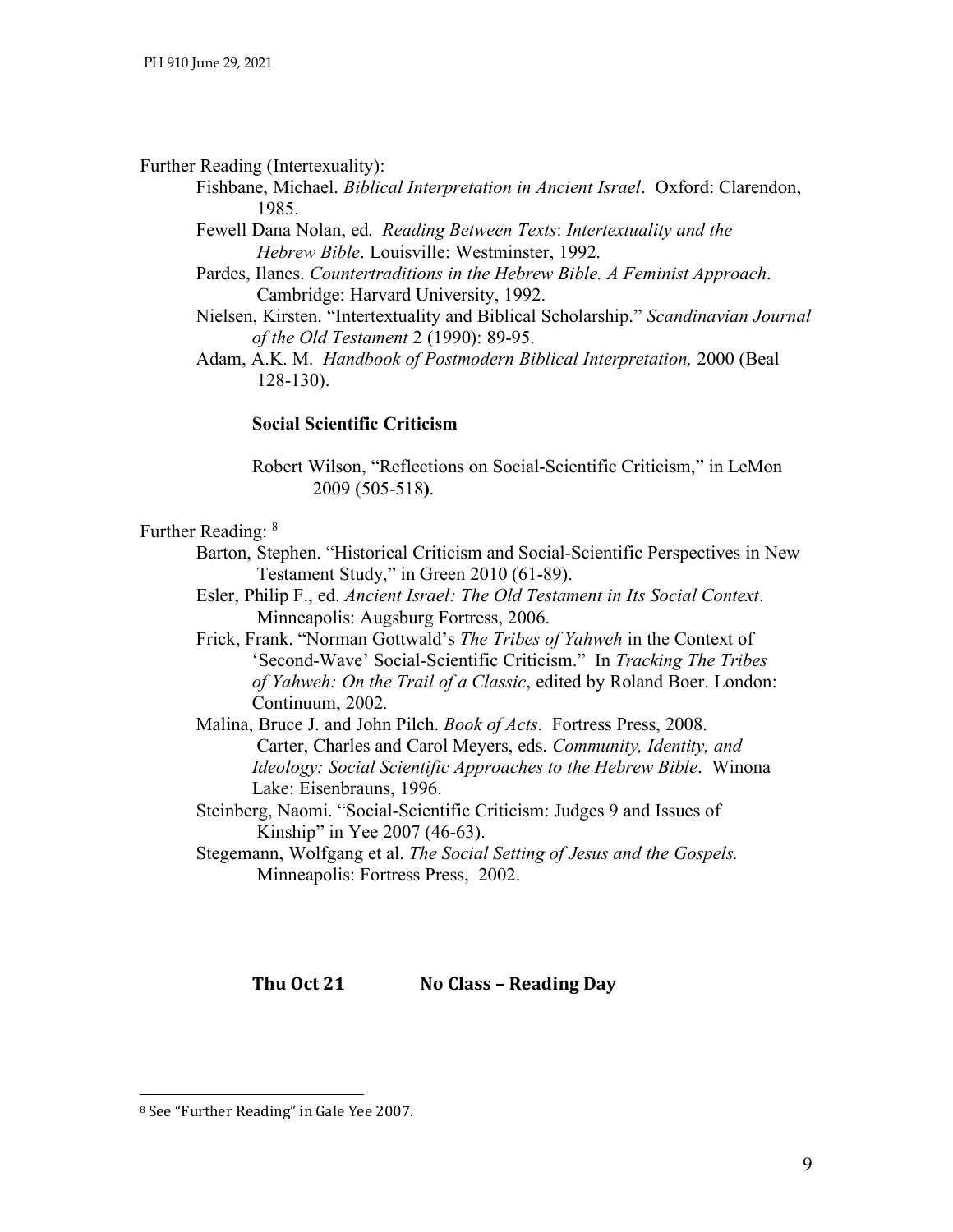# **Oct 28 - Part One: Reading with and after the "Modern"**

McKenzie/Kaltner 2013 (Pyper, 117-136).

George, Mark. Postmodern Literary Criticism: The Impossibility of Method" (459-473) in LeMon 2009.

Further Reading:

Collins, John. *The Bible after Babel: Historical Criticism in a Postmodern Age*. Grand Rapids: Eerdmans, 2006.

Greenstein, Edward. "Deconstruction and Biblical Narrative." *Proof* 9 (1989): 43-71. Hart, K. *Postmodernism: A Beginner's Guide*. Oxford: Oneworld, 2004.

Hendel, Ronald. "Mind the Gap: Modern and Postmodern in Biblical Studies." *JBL* 133 (2014): 422-443.

Hens-Piazza, Gina. "New Historicism" in McKenzie/Kaltner, 2013.

Moore, Stephen D. *The Bible in Theory: Critical and Postcritical Essays*. Atlanta: SBL Press, 2010.

Moore, Stephen D. "Watch the Target: A Post-Postmodernist Response to Ronald Hendel." *JBL* 111 (2014): 444-450.

# **Oct 28 - Part Two: Reading with Gender and Sexuality**

- Womanist Criticism

- Byron, Gay and Vanessa Lovelace. "Introduction: Methods and the Making of Womanist Biblical Hermeneutics." In *Womanist Interpretations of the Bible*: *Expanding the Discourse*, 1-18. Atlanta: SBL Press, 2016.
- Kirk-Duggan, Cheryl A. "Lament as Womanist Healing in Times of Global Violence." In *The Oxford Handbook of Feminist Approaches to the Bible*, edited by Susanne Scholz, 141-154. Oxford: Oxford Press, 2021.

Further Reading:

- Byron, Gay and Vanessa Lovelace, eds. *Womanist Interpretations of the Bible*:*Expanding the Discourse*. Atlanta: SBL Press, 2016.
- Dube, Musa. "*Talitha Cum* Hermeneutics of Liberation: Some African Women's Ways of Reading the Bible." In *The Bible and the Hermeneutics of Liberation*, edited by Alejandro F. Botta and Pablo R. Andiñach, Atlanta: SBL Press, 2009.
- Junior, Nayasha. *An Introduction to Womanist Biblical Interpretation*. Louisville: Westminster John Knox, 2015.

Grant, Jacquelyn. *White women's Christ and Black women's Jesus. Feminist*

*Christology and Womanist Response*. Atlanta, GA: Scholars Press, 1989.

- Smith, Mitzi J., ed. *I Found God in Me: A Womanist Biblical Hermeneutics Reader*. Eugene: Cascade Books, 2015.
- \_\_\_\_\_. *Womanist Sass and Talk Back*: *Social (In)Justice, Intersectionality, and*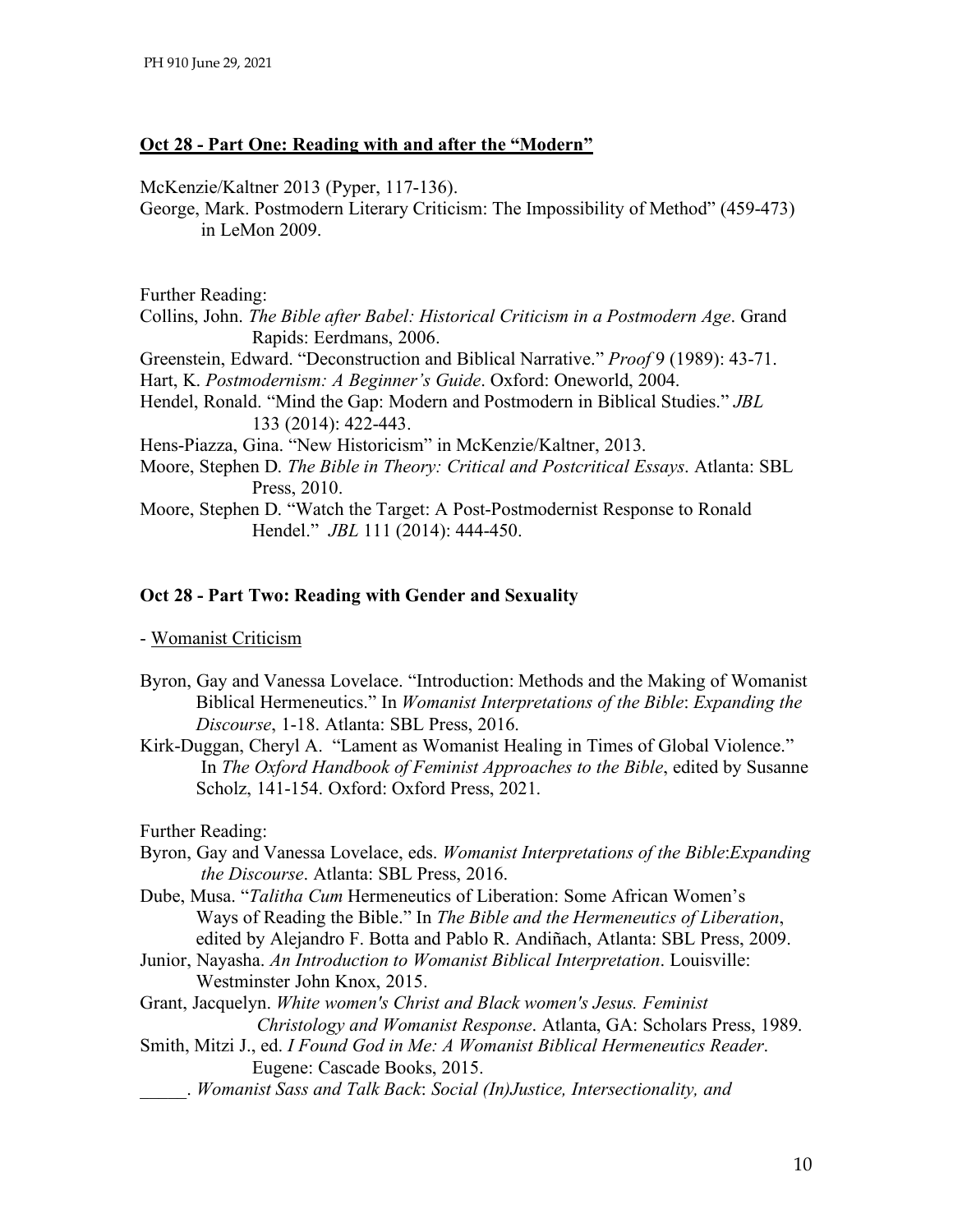*Biblical Interpretation*. Oregon: Wipf and Stock, 2018. Further Reading (Womanist, cont.):

Williams, Delores. *Sisters in the Wilderness: The Challenge of Womanist God-Talk*. Maryknoll, NY: Orbis Books, 1993.

# **Nov 4 - Reading with Gender and Sexuality, cont.**

- Feminist Criticism

Schneiders, Sandra. "Feminist Hermeneutics." In Green, 1996 Edition (349-369).

- Choi, Jin Young. "The Consumed Body: Mark 7:24-30." In *Postcolonial Discipleship of Embodiment: An Asian and Asian American Feminist Reading of the Gospel of Mark*. New York: Palgrave Macmillan, 2015.
- Marchal, Joseph A. "Still After: Reintroducing the Corinthian Women Prophets at Thirty." In *After the Corinthian Women Prophets: Reimagining Rhetoric and Power*. Edited by Joseph A. Marchal. Atlanta: SBL Press, 2021.

Further Reading:

- Bird, Phyllis. *Missing Persons and Mistaken Identities: Women and Gender in Ancient Israel*. Minneapolis: Augsburg Fortress, 1997.
- Pardes, Ilana. *Countertraditions in the Bible. A Feminist Approach*. Cambridge: Harvard University, 1992.
- Scholz, Susanne, ed. *The Oxford Handbook of Feminist Approaches to the Hebrew Bible.* Oxford: Oxford Press, 2021.
- Schüssler Fiorenza, Elisabeth. *But She Said: Feminist Practices of Biblical Interpretation*. Boston: Beacon, 1992.

# - Mujerista Criticism

Isasi-Díaz, Ada Maria. "A Mujerista Hermeneutics of Justice and Human Flourishing." In *The Bible and the Hermeneutics of Liberation*, edited by A. Botta and P. Andinach,181-195. Atlanta: SBL Press, 2009.

Further Reading:

- Isasi-Díaz, Ada Maria. "Mujeristas: Who We Are and What We Are About." *Journal of Feminist Studies in Religion* 8 (Spring 1992): 105-25.
- Segovia, Fernando. "Mujerista Theology: Biblical Interpretation and Political Ideology." *Feminist Theology* 20 (2011): 21-27.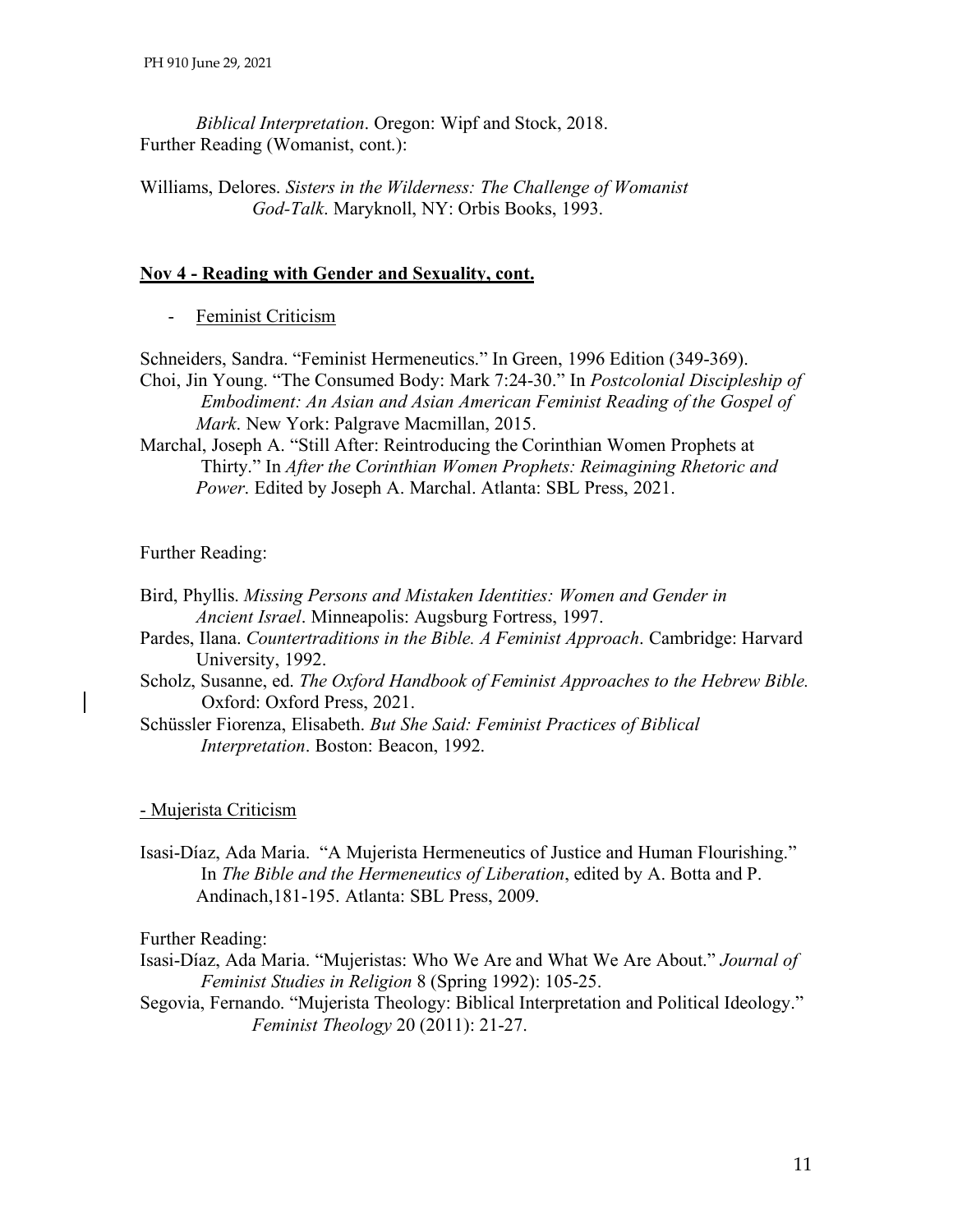- Queer Criticism

Marchal, Joseph A. "The Usefulness of an Onesimus: The Sexual Use of Slaves and Paul's Letter to Philemon." JBL vol.130.4 (Winter 2011): 749-770.

Schneider, Laurel C. "Queer Theory," (206-212). In *Handbook of Postmodern Biblical Interpretation*. Edited by A.K.M. Adam. St. Louis: Chalice Press, 2000.

Stone, Ken. "Queer Criticism." In McKenzie and Kaltner, 155-176.

Further Reading:

Guest, Deryn, Robert E. Gross, Mona West, and Thomas Bohache, eds. *The Queer Bible Commentary*. London: SCM Press, 2006.

Marchal, Joseph A., ed. *Bodies on the Verge: Queering Pauline Epistles*. Atlanta: SBL Press, 2019.

Tamber-Rosenau, Camber. "A Queer Critique of Looking for "Male" and "Female" Voices in the Hebrew Bible." In *The Oxford Handbook of Feminist Approaches to the Bible*, edited by Susanne Scholz. Oxford: Oxford Press. 2021

#### **Nov 11 – Reading with Race and Ethnicity in the Postcolony**

- Smith, Mitzi. "Slavery, Torture, Systemic Oppression, and Kingdom Rhetoric: An African American Reading of Matthew 25:1-13." In *Insights from African American Interpretatio*n. Minneapolis: Fortress Press, 2017.
- Bedford, Nancy. "The Earth Was Filled with Violence": Reading the Hebrew Bible against *La Violencia*." In *La Violencia and the Hebrew Bible: The Politics and Histories of Biblical Hermeneutics on the American Continent*. Edited by Susanne Scholz and Pablo R. Andiñach. Atlanta: SBL Press, 2016.

McKenzie/Kaltner 2013 (Warren Carter, 97-116).

Further Reading:

- Anderson, Cheryl B. "Reflections in an Interethnic/racial Era on Interethnic/racial Marriage in Ezra."In *They Were All Together in One Place? Toward Minority Biblical Criticism*, edited by Randall C. Bailey, Tat-siong "Benny" Liew, and Fernando Segovia, 47-61. Atlanta: SBL Press, 2009.
- Davidson, Steed. "Violence in National Security Arrangements: The Case of the United States, the Caribbean, and the Nations in the Oracles against the Nations." In *La Violencia and the Hebrew Bible: The Politics and Histories of Biblical Hermeneutics on the American Continent*. Edited by Susanne Scholz and Pablo R. Andiñach. Atlanta: SBL Press, 2016.

Dube, Muse. *Postcolonial Feminist Interpretation of the Bible*. St Louis: Chalice, 2000.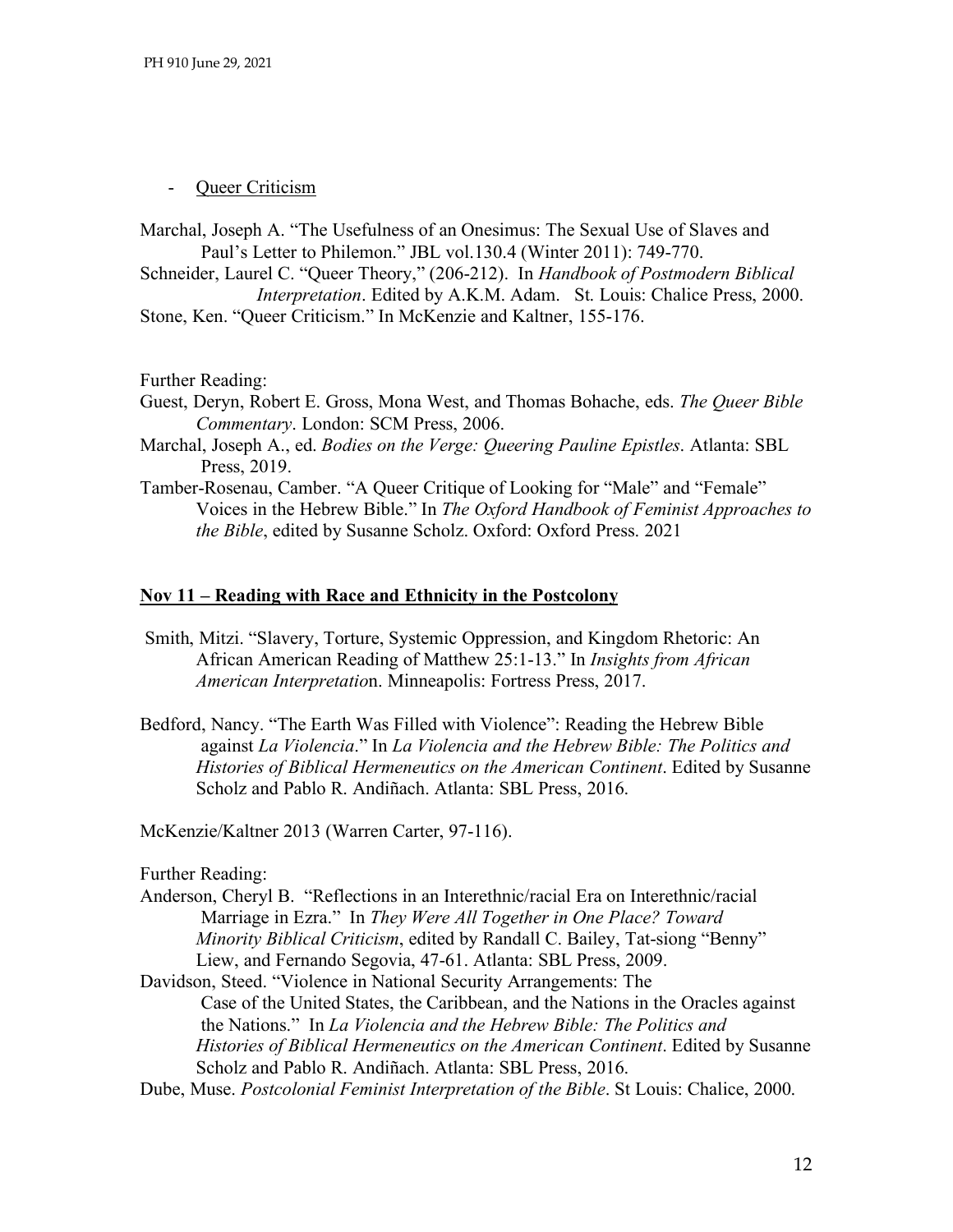Kim, Uriah. "Who is the Other in the Book of Judges?" 161-182, in Gale Yee 2007.

Further Reading (Race and Ethnicity in the Postcolony, cont.):

- Liew, Tat-siong "Benny." *What is Asian American Biblical Hermeneutics? Reading the New Testament*. Honolulu: University of Hawaii Press, 2008.
- McCaulley, Esau. *Reading While Black: African American Biblical Interpretation as an Exercise in Hope*. Illinois: Downer's Grove, 2020.
- McKinlay, Judith E. "Biblical Border Slippage and Feminist Postcolonial Criticism." In *The Oxford Handbook of Feminist Approaches to the Hebrew Bible,* edited by Susanne Scholz. Oxford: Oxford Press, 2021.
- Smith, Mitzi. *Insights from African American Interpretation*. Minneapolis: Fortress Press 2017.

Sugirtharajah, R. S., ed., *The Postcolonial Biblical Reader*. Oxford: Blackwell, 2006.

Yeo, K. K. *Musing with Confucius and Paul: Toward a Chinese Christian Theology*. Oregon: Cascade, 2008.

# **Nov 18 – Reading because of the "Nonhumans"**

Habel, Norman. "Ecological Criticism."In McKenzie and Kaltner, 2013.

- Koosed, Jennifer L. "Humanity at Its Limits." In *The Bible and Posthumanism*, edited by Jennifer L. Koosed. Atlanta: SBL Press, 2014.
- Moore, Stephen D. "Introduction (and Conclusion): Posts Passed, Turns Taken." In *Gospel Jesuses and Other Nonhumans*. Atlanta: SBL Press, 2017.

Further Reading:

- Habel, Norman C. and Peter Trudinger, eds. *Exploring Ecological Hermeneutics*. Atlanta: SBL Press, 2008.
- Moore, Stephen D., ed. *Divinanimality: Animal Theory, Creaturely Theology*. New York: Fordham University Press, 2014.
- Stone, Ken. "Animal Studies, Feminism, and Biblical Interpretation." In *The Oxford Handbook of Feminist Approaches to the Hebrew Bible*, edited by Susanne Scholz. Oxford: Oxford University Press, 2021.

**Nov 25** *Thanksgiving Break*